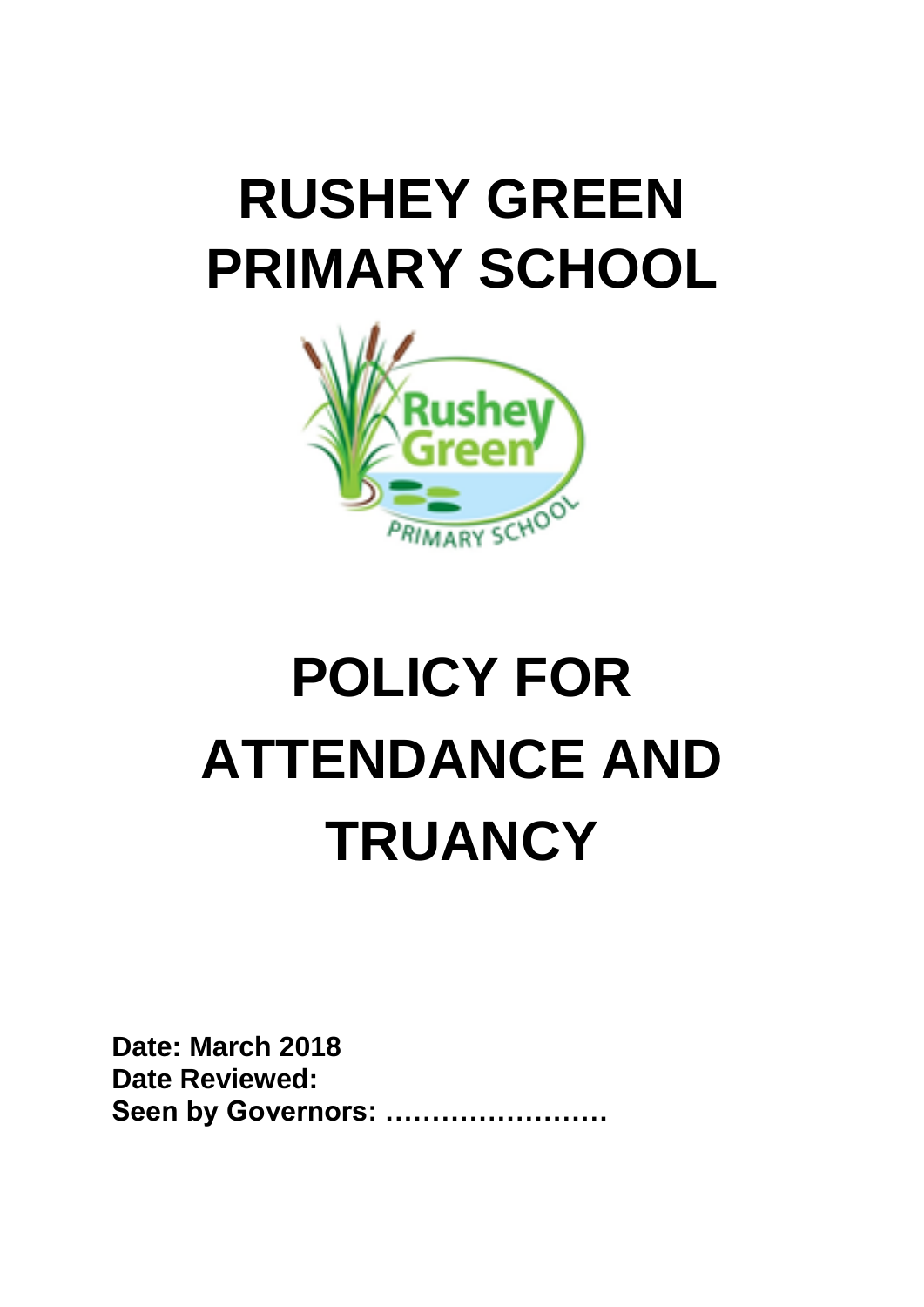We believe that children can reach their full potential only by receiving full-time education, through regular and structured attendance. Rushey Green expects all pupils to arrive and leave school punctually and we emphasise this to parents. All staff are concerned for the children's welfare and happiness and everyone plays a part in promoting regular attendance among the pupils. However, children should not attend school if they are unwell.

# **Aims**

• To foster a climate where the school community, teachers, parents and pupils, values regular attendance and punctuality.

- To provide a framework with agreed roles and responsibilities.
- To provide support and guidance for parents and pupils.

• To develop positive and consistent communication between home and school, including set procedures for attendance information.

- To develop a systematic approach for gathering and analysing data.
- To improve the overall attendance of pupils at school and reduce unauthorised absence.
- To implement a system for rewards and sanctions.
- To promote effective partnership with the Attendance Welfare Officer and other agencies.
- To use learning mentors to facilitate the improvement of attendance and punctuality.

#### **Communication**

The importance of regular attendance is discussed and explained at the Pre-school Induction Meetings held each year for children about to enter Reception Class. This reiterates that parents and children should arrive at school on time, so that each child can be given the best possible start to the school day. It is also stressed that young children particularly should be collected promptly, as they can become upset if left behind on their own. Parents are asked to share any worries that their child might have in school. Parents need to be aware that even little things can upset children, which means that they might become unhappy and might not want to come to school.

Children are also admitted to school at various times of the year, and into various Year Groups. All parents requesting a place are asked to make an appointment with the Head Teacher. At this meeting, the importance of regular attendance is always highlighted, together with other school routines. A home visit is also carried out by an Assistant Headteacher and the Admin Assistant.

At this Induction Meeting, parents are requested to arrange their family holidays within the school holidays, rather than in term time. At Rushey Green, we prefer that family holidays should be taken during school holidays, so that a child's education is not disrupted.

Parents are reminded in the Newsletter that they should not take their children out of school unnecessarily for holidays or visits. A copy of this policy can be found on the Schools Website. The Head Teacher contacts those parents who frequently take the family holiday in term time and reminds them of the disruption to their child's education. This is followed up by a phone call and a letter from an Assistant Headteacher and the Admin Assistant.

At Rushey Green Primary School, parents are asked to complete a request form for leave of absence.

Head Teachers will not grant any leave of absence during term time unless there are exceptional circumstances. Head Teachers will determine the number of school days a child can be away from school, if the leave is granted.

Penalty notices (fines) will be issued by the Local Authority to each parent who fails to ensure their child's regular attendance at school. (£60 within 21 days or £120 within 28 days.)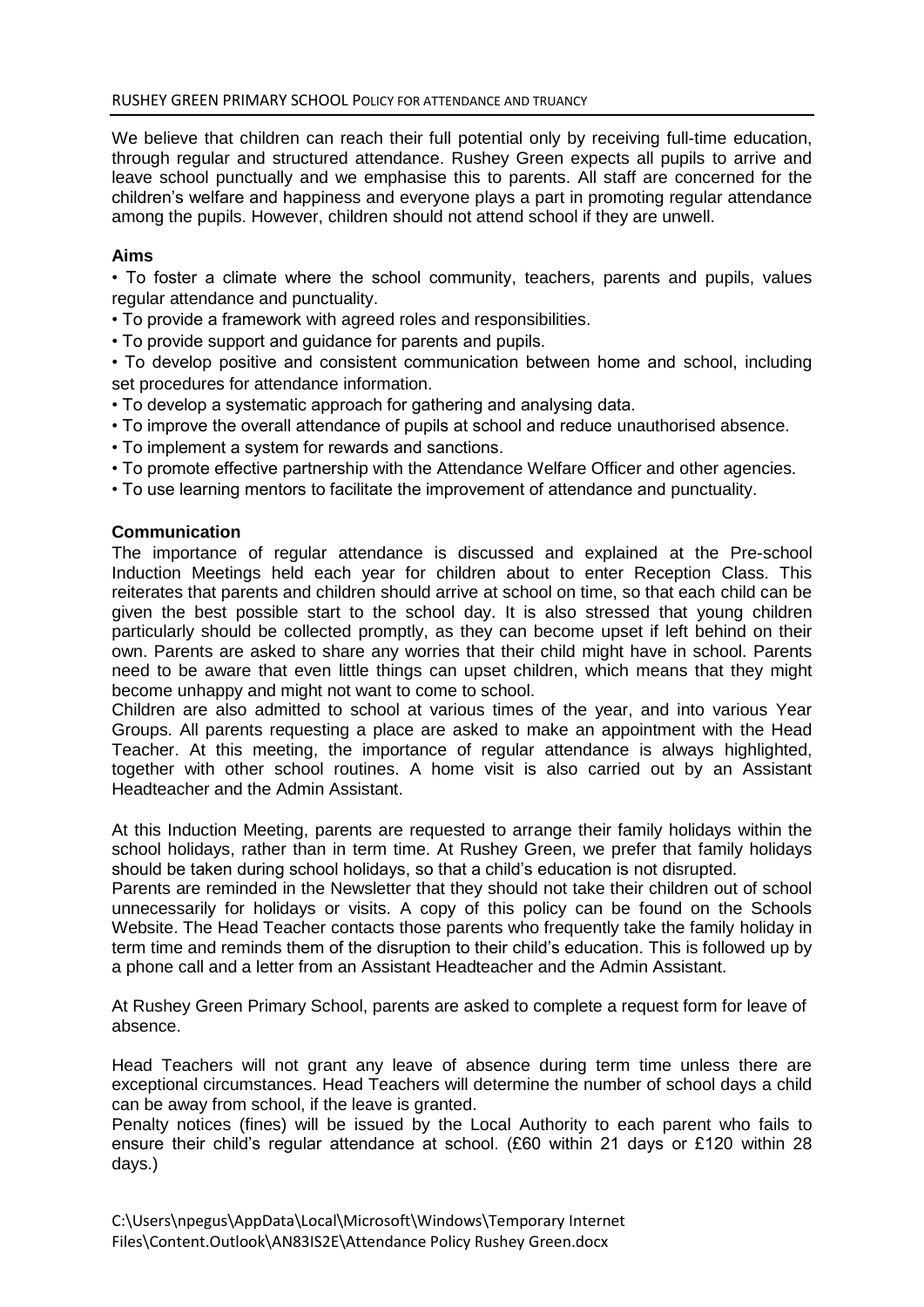Authorised and unauthorised absences are explained to parents. All parents should contact Rushey Green if their child will be absent or late. A telephone call is acceptable; all telephone messages are logged on our data system under the headings: Date, Child, Class, and Reason for Absence. Alternatively, when their child returns, parents should send a letter to school explaining the absence. All information is used for Class Registers. If no notification is received about a child's absence, the Admin Assistant will contact the parent/guardian by telephone on the first morning of absence.

#### **Registration**

Rushey Green uses a computerised registration system and the Register is completed in the morning and afternoon. A pupil will receive a late mark after 9.05am. All pupils who are late must report to the office.

The Admin Assistant is responsible for collating Attendance Records in school and notifies the Head Teacher and Assistant Headteacher if there is any reason for concern. At the end of the year, each child's attendance is analysed and a copy is given to parents with their child's School Report.

#### **Promoting Good attendance and Punctuality**

The School day begins at 8.50am. Children should arrive by 8.45am to prepare for a prompt start. KS1 and KS2 school day ends at 3.15pm.

Parents are reminded that children need to be collected on time.

#### **Concerns**

The Attendance records are regularly examined. If there is a frequent pattern of absence, a member of staff will telephone the parents to ascertain the reason for persistent absence. If there are concerns about a child's non-attendance or lateness, the Admin Assistant consults the Head Teacher/Assistant Headteacher immediately. Details of attendance or late percentage are extracted from the computer database. The Head Teacher/Assistant Headteacher shows this to the parent(s) during an informal discussion.

If absences or lateness persist, the Admin Assistant contacts the Education and Welfare Officer (EWO). If the situation needs discussing before a home visit, the EWO will consult the Assistant Headteacher who will complete the School Attendance Intervention forms.

The EWO meets the Assistant Headteacher/Admin Assistant each term to discuss attendance issues offering action, advice and support.

If a child that is on the Child Protection Register, or is a Looked after Child or is a vulnerable child and they do not attend school, the Admin Assistant will ring the child's home in the first instance and then inform the Head Teacher of non-attendance. The LA also contacts the school on a daily basis to check attendance of Looked after Children. The Education and Welfare Service are notified if there is an issue with non-attendance. Non-attendance linked to safeguarding issues is reported to the Headteacher immediately.

Children that attend an alternative provision will be regularly monitored for attendance and attainment.

Our procedures for improving attendance may be used for any child falling below 90% attendance and who fails to improve. A penalty notice will be issued and the parents/guardians may be fined.

#### **Absence through Illness**

Rushey Green continues to provide as much education as the child's medical condition allows to keep up the momentum of their learning.

C:\Users\npegus\AppData\Local\Microsoft\Windows\Temporary Internet Files\Content.Outlook\AN83IS2E\Attendance Policy Rushey Green.docx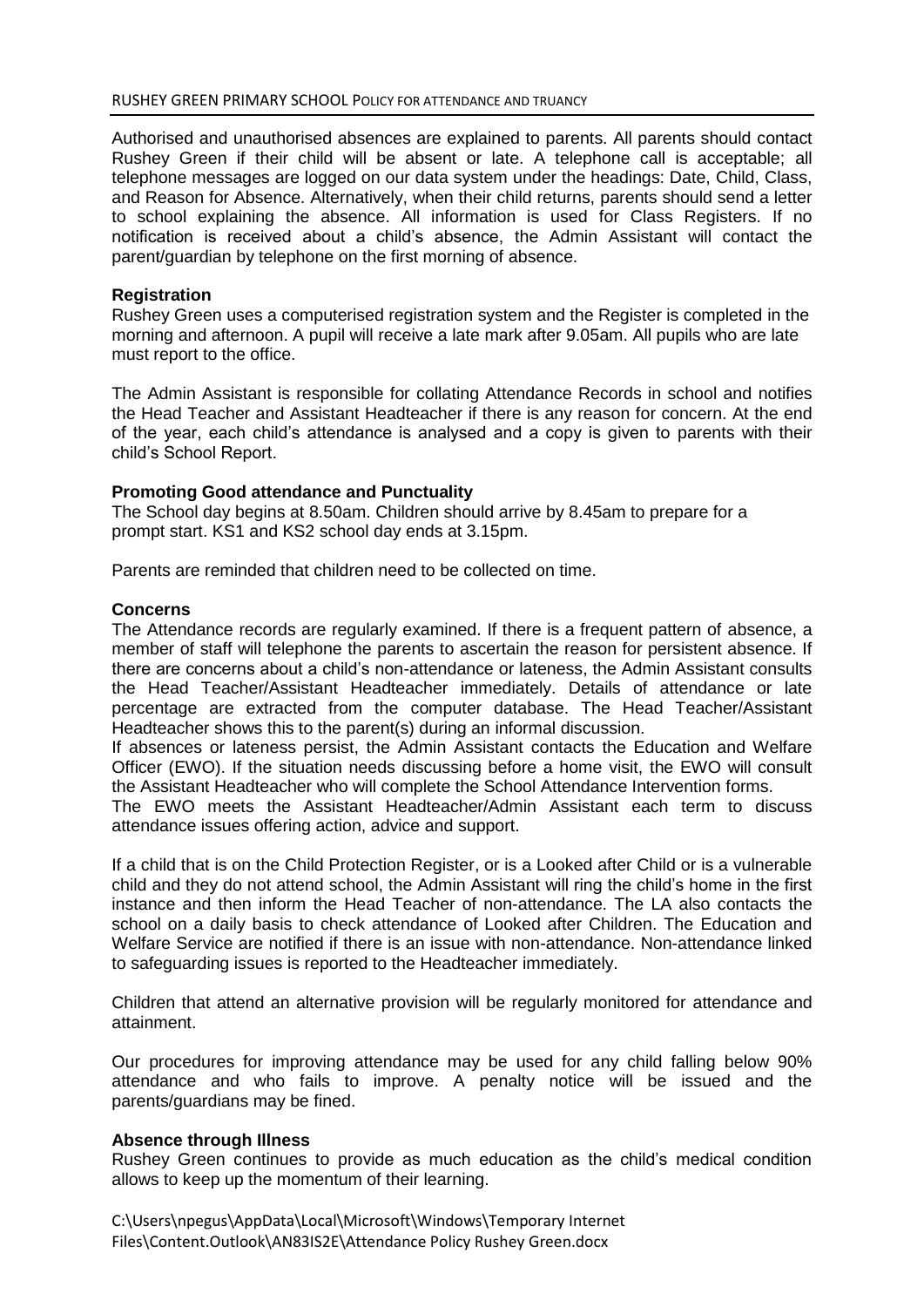Rushey Green monitors attendance of those pupils who are absent from school because of short-term or chronic illness and close links are maintained with parents/guardians. Educational support, including the provision of work and materials are provided for those pupils with medical conditions who are absent from school for more than 3 days. The teaching staff liaises with parents so that, during prolonged absence, pupils receive suitable work for their age and ability group.

The reintegration of children into school after a long absence through ill health is considered a high priority. The school consults parents about general concerns, medical issues and the timing and pace of return. Staff, including the Class Teacher and Teaching Assistants, meet to discuss the return to school. Friends and other pupils are encouraged to help the child settle back in school. Extra support is provided (subject to available resources) after an analysis of the child's needs.

# **Authorised Absences**

If a child has a genuine illness and there is risk of infection to others parents/guardians should notify the school on day of absence between 8.00am and 9.00am.

Where a child will be absent for days of religious observance, notification is required in advance.

# **All other absences will be seen as unauthorised.**

# **Truancy**

All staff at Rushey Green believe in the importance of continuity in every child's learning. Staff are also concerned about each child's safety, welfare and happiness. Although truancy is very rare at Rushey Green, if staff are suspicious that a child might be playing truant, action is taken immediately.

If truancy is suspected, the Head Teacher and the EWO is notified. Parents/Guardians are contacted either by telephone or a home visit. We encourage parents to bring their child to school, so that the reasons for truancy can be discussed and, we hope, resolved. If the Head Teacher is unable to talk to the parent/guardians, he or she talks to the child to find out if there are any worries or problems in school that might make that child not want to attend. If problems are identified, these are discussed and resolved with the class teacher/member of staff/other pupils.

At Rushey Green, we endeavour to discover, through discussion with the individual pupils, classes and School Council Meetings, what the children like and dislike about school. The staff consider the children's opinions and, if possible, adjustments are made to teaching and learning procedures and the school environment.

#### **Promoting Good Attendance and Punctuality**

#### **Assemblies**

The Headteacher talks to the children in a school Assembly. Individual Assemblies on everyday matters relate to attendance, such as, time-keeping, excuses, illness, what Rushey Green can and cannot change.

# **Class Organisation/Lessons**

- Lessons on telling the time.
- Positive support for those pupils who have been absent for a significant period planned reintegration as necessary.

C:\Users\npegus\AppData\Local\Microsoft\Windows\Temporary Internet Files\Content.Outlook\AN83IS2E\Attendance Policy Rushey Green.docx